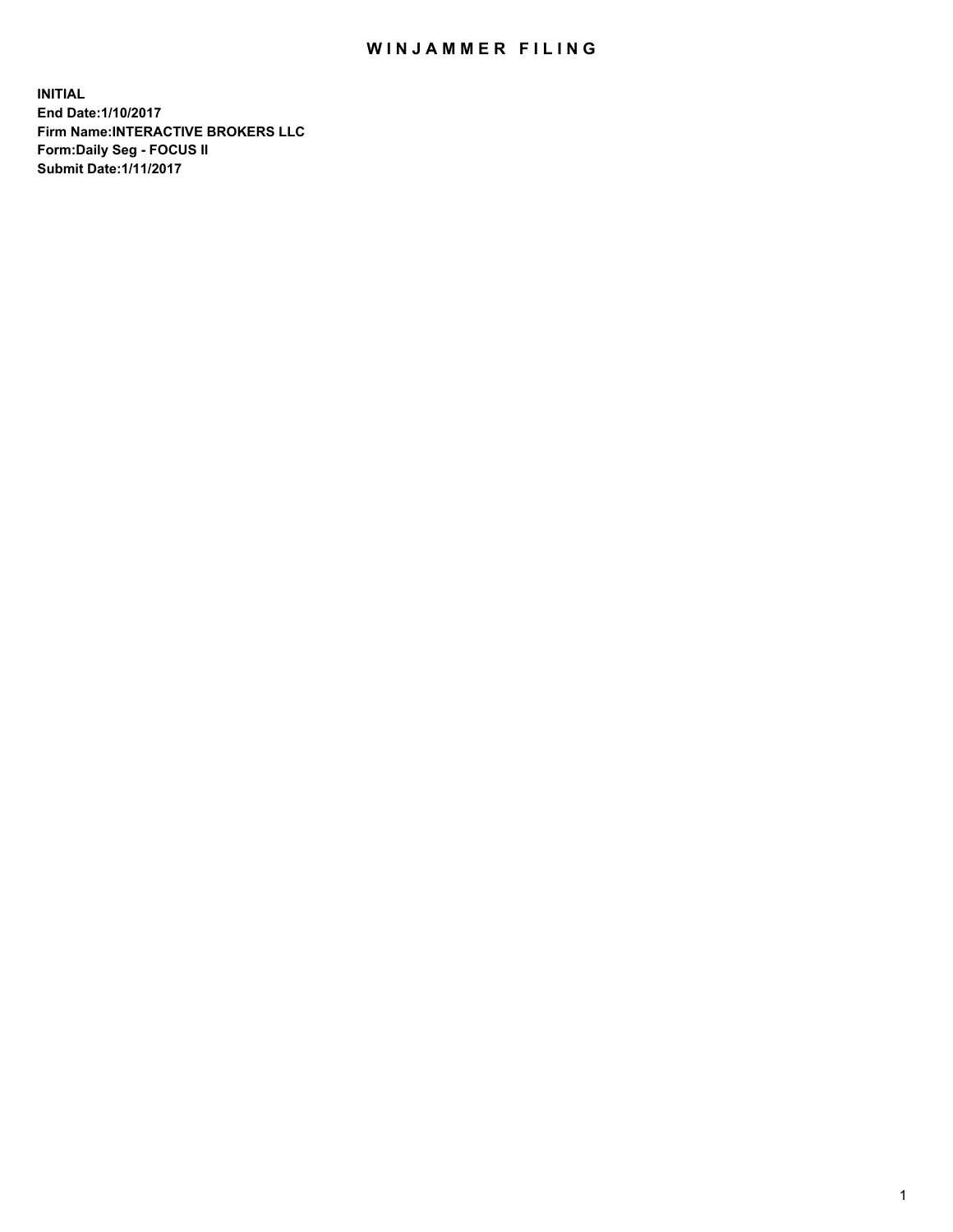## **INITIAL End Date:1/10/2017 Firm Name:INTERACTIVE BROKERS LLC Form:Daily Seg - FOCUS II Submit Date:1/11/2017 Daily Segregation - Cover Page**

| Name of Company<br><b>Contact Name</b><br><b>Contact Phone Number</b><br><b>Contact Email Address</b>                                                                                                                                                                                                                          | <b>INTERACTIVE BROKERS LLC</b><br>James Menicucci<br>203-618-8085<br>jmenicucci@interactivebrokers.c<br>om |
|--------------------------------------------------------------------------------------------------------------------------------------------------------------------------------------------------------------------------------------------------------------------------------------------------------------------------------|------------------------------------------------------------------------------------------------------------|
| FCM's Customer Segregated Funds Residual Interest Target (choose one):<br>a. Minimum dollar amount: ; or<br>b. Minimum percentage of customer segregated funds required:%; or<br>c. Dollar amount range between: and; or<br>d. Percentage range of customer segregated funds required between:% and%.                          | $\overline{\mathbf{0}}$<br>0<br>155,000,000 245,000,000<br>0 <sub>0</sub>                                  |
| FCM's Customer Secured Amount Funds Residual Interest Target (choose one):<br>a. Minimum dollar amount: ; or<br>b. Minimum percentage of customer secured funds required:%; or<br>c. Dollar amount range between: and; or<br>d. Percentage range of customer secured funds required between:% and%.                            | $\overline{\mathbf{0}}$<br>$\overline{\mathbf{0}}$<br>80,000,000 120,000,000<br>00                         |
| FCM's Cleared Swaps Customer Collateral Residual Interest Target (choose one):<br>a. Minimum dollar amount: ; or<br>b. Minimum percentage of cleared swaps customer collateral required:% ; or<br>c. Dollar amount range between: and; or<br>d. Percentage range of cleared swaps customer collateral required between:% and%. | $\overline{\mathbf{0}}$<br>$\overline{\mathbf{0}}$<br>0 <sub>0</sub><br><u>00</u>                          |

Attach supporting documents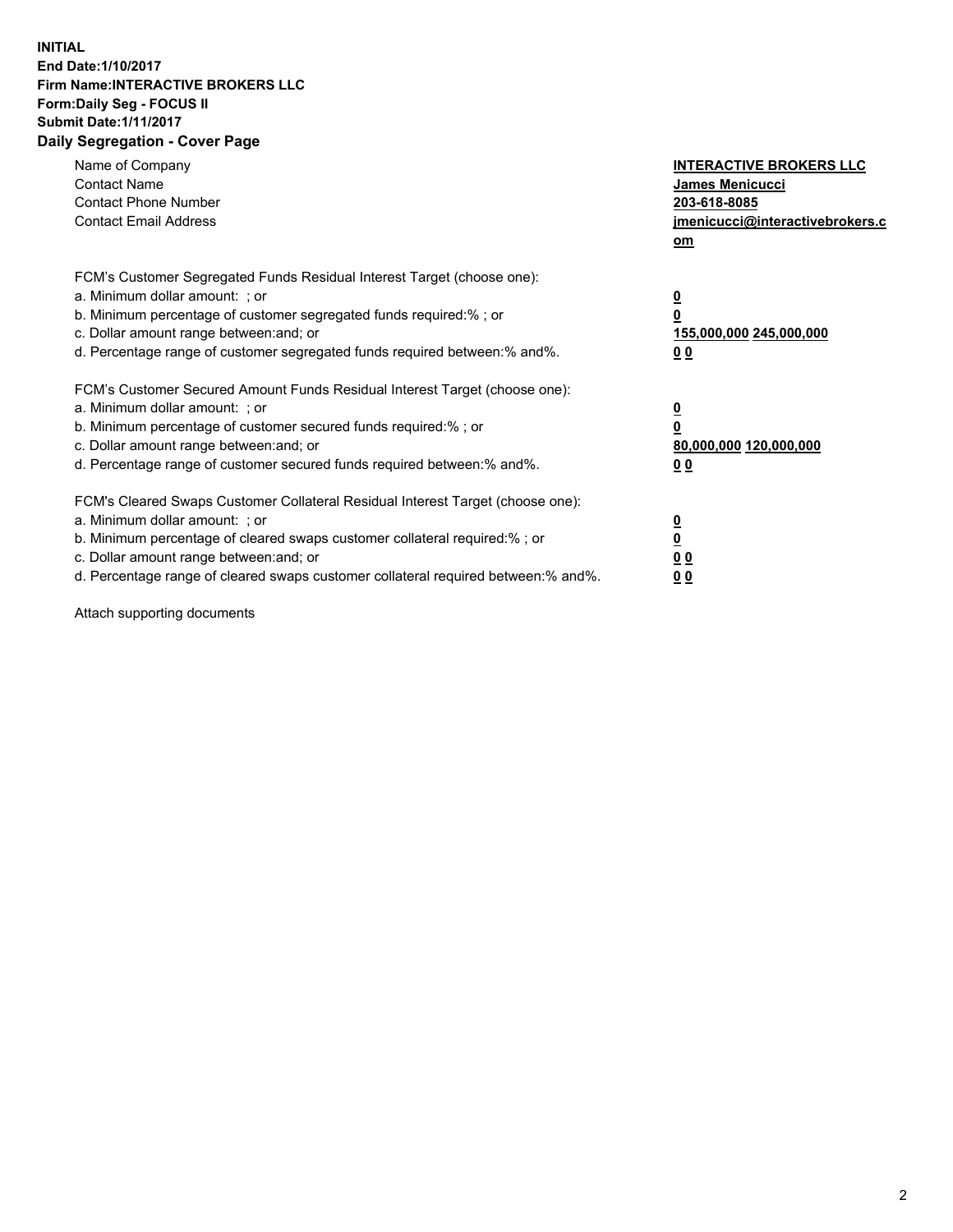## **INITIAL End Date:1/10/2017 Firm Name:INTERACTIVE BROKERS LLC Form:Daily Seg - FOCUS II Submit Date:1/11/2017 Daily Segregation - Secured Amounts**

|     | Daily Segregation - Secured Alliounts                                                       |                                  |
|-----|---------------------------------------------------------------------------------------------|----------------------------------|
|     | Foreign Futures and Foreign Options Secured Amounts                                         |                                  |
|     | Amount required to be set aside pursuant to law, rule or regulation of a foreign            | $0$ [7305]                       |
|     | government or a rule of a self-regulatory organization authorized thereunder                |                                  |
| 1.  | Net ledger balance - Foreign Futures and Foreign Option Trading - All Customers             |                                  |
|     | A. Cash                                                                                     | 343,441,549 [7315]               |
|     | B. Securities (at market)                                                                   | $0$ [7317]                       |
| 2.  |                                                                                             |                                  |
| 3.  | Net unrealized profit (loss) in open futures contracts traded on a foreign board of trade   | 15,012,990 [7325]                |
|     | Exchange traded options                                                                     |                                  |
|     | a. Market value of open option contracts purchased on a foreign board of trade              | 178,965 [7335]                   |
|     | b. Market value of open contracts granted (sold) on a foreign board of trade                | $-26,110$ [7337]                 |
| 4.  | Net equity (deficit) (add lines 1.2. and 3.)                                                | 358,607,394 [7345]               |
| 5.  | Account liquidating to a deficit and account with a debit balances - gross amount           | 83,840 [7351]                    |
|     | Less: amount offset by customer owned securities                                            | 0 [7352] 83,840 [7354]           |
| 6.  | Amount required to be set aside as the secured amount - Net Liquidating Equity              | 358,691,234 [7355]               |
|     | Method (add lines 4 and 5)                                                                  |                                  |
| 7.  | Greater of amount required to be set aside pursuant to foreign jurisdiction (above) or line | 358,691,234 [7360]               |
|     | 6.                                                                                          |                                  |
|     | FUNDS DEPOSITED IN SEPARATE REGULATION 30.7 ACCOUNTS                                        |                                  |
| 1.  | Cash in banks                                                                               |                                  |
|     | A. Banks located in the United States                                                       | $0$ [7500]                       |
|     | B. Other banks qualified under Regulation 30.7                                              | 0 [7520] 0 [7530]                |
| 2.  | Securities                                                                                  |                                  |
|     | A. In safekeeping with banks located in the United States                                   | 413,511,121 [7540]               |
|     | B. In safekeeping with other banks qualified under Regulation 30.7                          | 0 [7560] 413,511,121 [7570]      |
| 3.  | Equities with registered futures commission merchants                                       |                                  |
|     | A. Cash                                                                                     | $0$ [7580]                       |
|     | <b>B.</b> Securities                                                                        | $0$ [7590]                       |
|     | C. Unrealized gain (loss) on open futures contracts                                         | $0$ [7600]                       |
|     | D. Value of long option contracts                                                           | $0$ [7610]                       |
|     | E. Value of short option contracts                                                          | 0 [7615] 0 [7620]                |
| 4.  | Amounts held by clearing organizations of foreign boards of trade                           |                                  |
|     | A. Cash                                                                                     |                                  |
|     | <b>B.</b> Securities                                                                        | $0$ [7640]                       |
|     |                                                                                             | $0$ [7650]                       |
|     | C. Amount due to (from) clearing organization - daily variation                             | $0$ [7660]                       |
|     | D. Value of long option contracts                                                           | $0$ [7670]                       |
|     | E. Value of short option contracts                                                          | 0 [7675] 0 [7680]                |
| 5.  | Amounts held by members of foreign boards of trade                                          |                                  |
|     | A. Cash                                                                                     | 67,015,102 [7700]                |
|     | <b>B.</b> Securities                                                                        | $0$ [7710]                       |
|     | C. Unrealized gain (loss) on open futures contracts                                         | 6,680,161 [7720]                 |
|     | D. Value of long option contracts                                                           | 178,966 [7730]                   |
|     | E. Value of short option contracts                                                          | -26,109 [7735] 73,848,120 [7740] |
| 6.  | Amounts with other depositories designated by a foreign board of trade                      | 0 [7760]                         |
| 7.  | Segregated funds on hand                                                                    | $0$ [7765]                       |
| 8.  | Total funds in separate section 30.7 accounts                                               | 487, 359, 241 [7770]             |
| 9.  | Excess (deficiency) Set Aside for Secured Amount (subtract line 7 Secured Statement         | 128,668,007 [7380]               |
|     | Page 1 from Line 8)                                                                         |                                  |
| 10. | Management Target Amount for Excess funds in separate section 30.7 accounts                 | 80,000,000 [7780]                |
| 11. | Excess (deficiency) funds in separate 30.7 accounts over (under) Management Target          | 48,668,007 [7785]                |
|     |                                                                                             |                                  |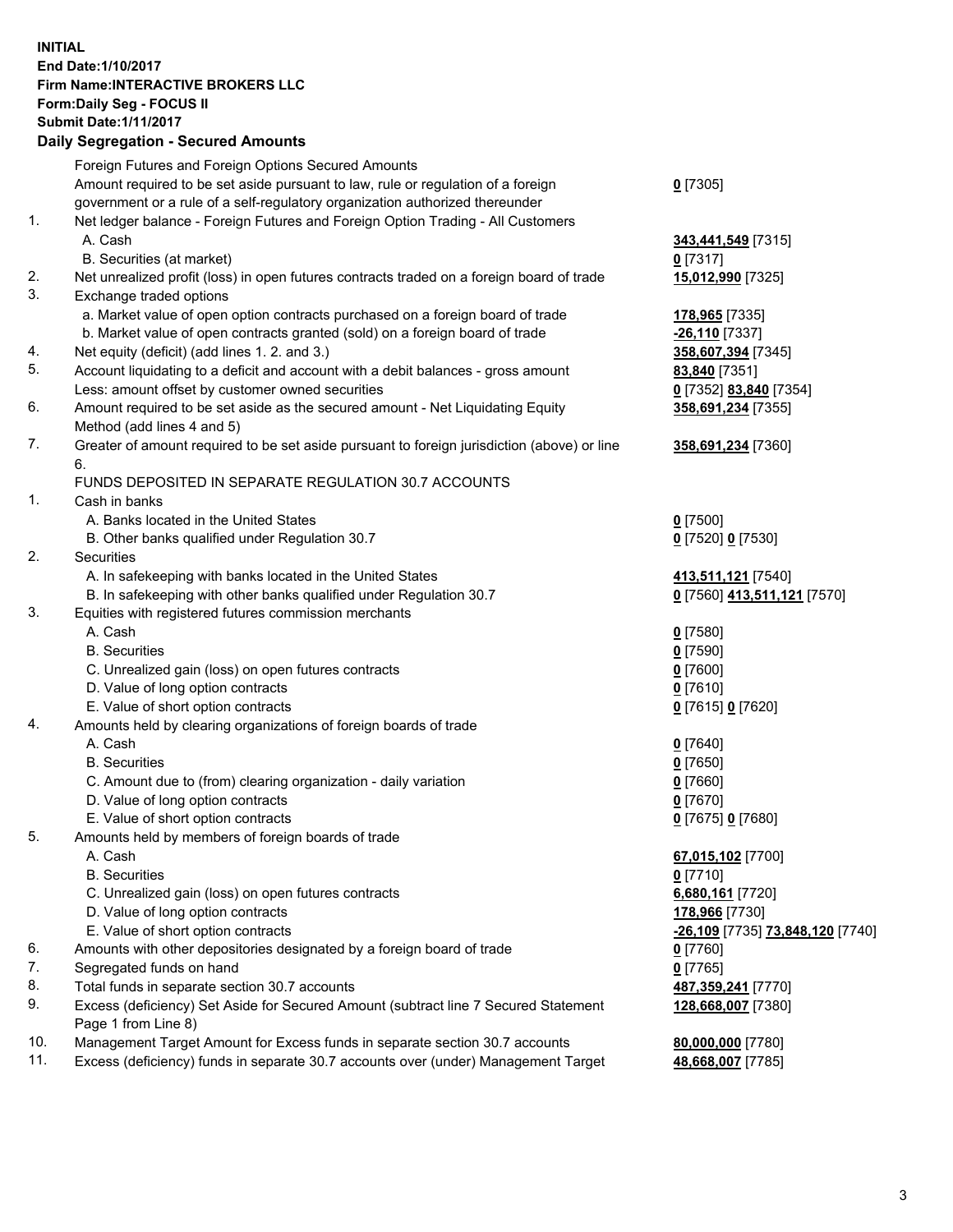**INITIAL End Date:1/10/2017 Firm Name:INTERACTIVE BROKERS LLC Form:Daily Seg - FOCUS II Submit Date:1/11/2017 Daily Segregation - Segregation Statement** SEGREGATION REQUIREMENTS(Section 4d(2) of the CEAct) 1. Net ledger balance A. Cash **3,184,331,748** [7010] B. Securities (at market) **0** [7020] 2. Net unrealized profit (loss) in open futures contracts traded on a contract market **40,065,970** [7030] 3. Exchange traded options A. Add market value of open option contracts purchased on a contract market **107,240,493** [7032] B. Deduct market value of open option contracts granted (sold) on a contract market **-190,573,878** [7033] 4. Net equity (deficit) (add lines 1, 2 and 3) **3,141,064,333** [7040] 5. Accounts liquidating to a deficit and accounts with debit balances - gross amount **175,674** [7045] Less: amount offset by customer securities **0** [7047] **175,674** [7050] 6. Amount required to be segregated (add lines 4 and 5) **3,141,240,007** [7060] FUNDS IN SEGREGATED ACCOUNTS 7. Deposited in segregated funds bank accounts A. Cash **68,268,598** [7070] B. Securities representing investments of customers' funds (at market) **2,062,124,309** [7080] C. Securities held for particular customers or option customers in lieu of cash (at market) **0** [7090] 8. Margins on deposit with derivatives clearing organizations of contract markets A. Cash **17,301,176** [7100] B. Securities representing investments of customers' funds (at market) **1,294,203,399** [7110] C. Securities held for particular customers or option customers in lieu of cash (at market) **0** [7120] 9. Net settlement from (to) derivatives clearing organizations of contract markets **9,922,992** [7130] 10. Exchange traded options A. Value of open long option contracts **107,227,807** [7132] B. Value of open short option contracts **-190,569,964** [7133] 11. Net equities with other FCMs A. Net liquidating equity **0** [7140] B. Securities representing investments of customers' funds (at market) **0** [7160] C. Securities held for particular customers or option customers in lieu of cash (at market) **0** [7170] 12. Segregated funds on hand **0** [7150] 13. Total amount in segregation (add lines 7 through 12) **3,368,478,317** [7180] 14. Excess (deficiency) funds in segregation (subtract line 6 from line 13) **227,238,310** [7190] 15. Management Target Amount for Excess funds in segregation **155,000,000** [7194]

16. Excess (deficiency) funds in segregation over (under) Management Target Amount Excess

**72,238,310** [7198]